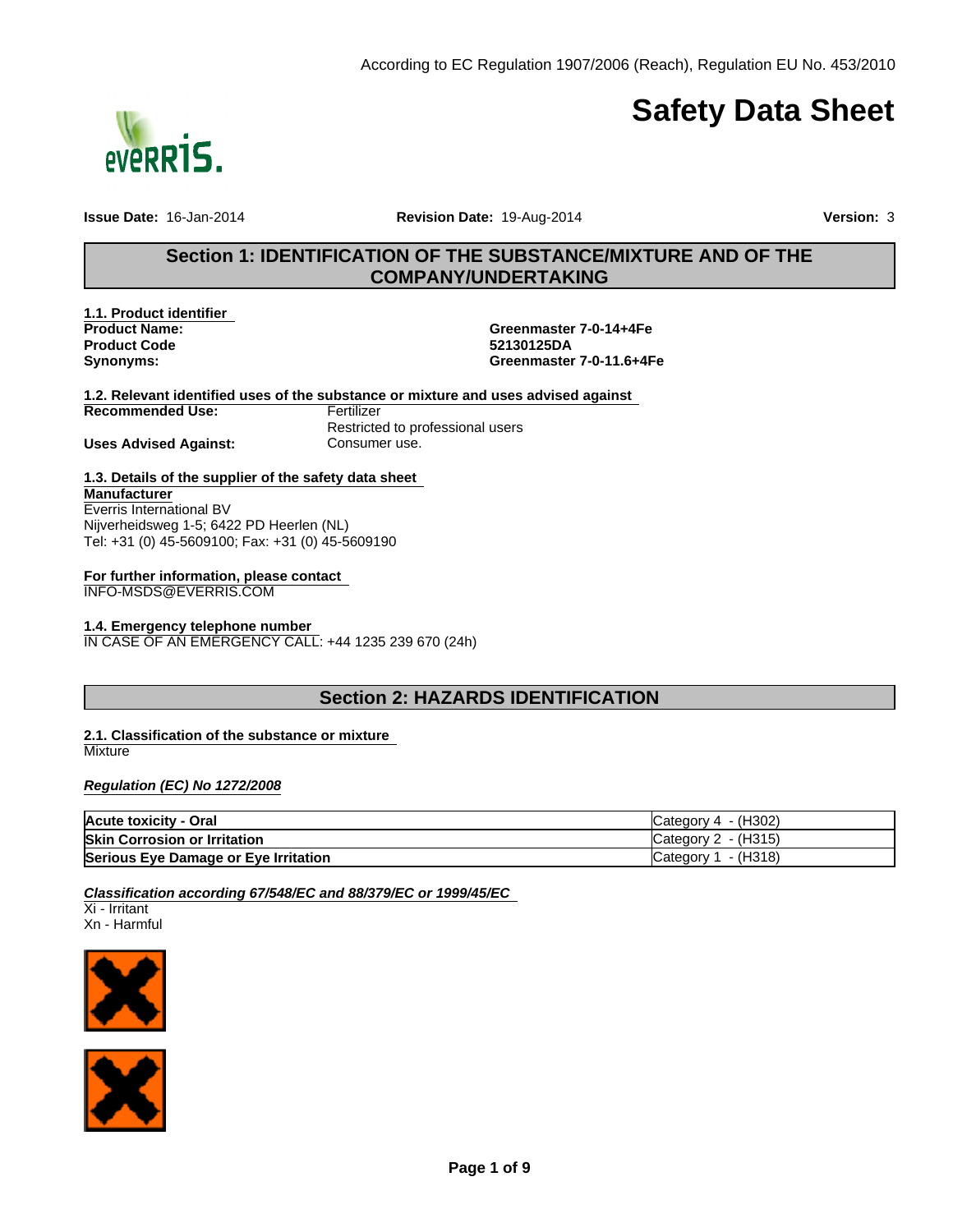**R-code(s)**

*Full text of R-phrases: see section 16* R36/38. R22



**Danger** 

## **Hazard Statements:**

H315 - Causes skin irritation H318 - Causes serious eye damage H302 - Harmful if swallowed *Contains Iron sulphate; FeSO4+1H2O, Potassium sulphate; K2SO4, Single Super Phosphate; SSP*

## **Precautionary Statements - EU (§28, 1272/2008)**

P280 - Wear eye protection/ face protection P305 + P351 + P338 - IF IN EYES: Rinse cautiously with water for several minutes. Remove contact lenses, if present and easy to do. Continue rinsing P310 - Immediately call a POISON CENTER or doctor/physician

## **Other hazards (UN-GHS)**

MAY BE HARMFUL IF SWALLOWED.

## **Section 3: COMPOSITION/INFORMATION ON INGREDIENTS**

## **3.1 Substances**

| Ingredients                         | EC-No.    | <b>CAS-No</b> | Weight %   | <b>Classification</b><br>according to<br>67/548/EEC | <b>Classification according to</b><br><b>Regulation (EC) No.</b><br>1272/2008 [CLP] | <b>REACH registration</b><br>number |
|-------------------------------------|-----------|---------------|------------|-----------------------------------------------------|-------------------------------------------------------------------------------------|-------------------------------------|
| Iron sulphate;<br>FeSO4+1H2O        | 231-753-5 | 7720-78-7     | $10 - 25%$ | Xn: R22<br>Xi; R36/38                               | Skin Irrit. 2 (H315)<br>Eye Irrit. 2 (H319)<br>Acute Tox. 4 (H302)                  | 01-2119513203-57                    |
| Potassium sulphate;<br><b>K2SO4</b> | 231-915-5 | 7778-80-5     | 10 - 25%   | <b>Xi:R41</b>                                       | Eye Dam. 1 (H318)                                                                   | 01-2119489441-34                    |
| Single Super<br>Phosphate: SSP      | 232-379-5 | 8011-76-5     | $10 - 25%$ | <b>Xi:R41</b>                                       | Eye Dam. 1 (H318)                                                                   | 01-2119488967-11                    |
| Urea                                | 200-315-5 | $57-13-6$     | $5 - 10%$  | <b>NE</b>                                           | Not classified                                                                      | 01-2119463277-33                    |
| Magnesite; MgCO3                    | 208-915-9 | 546-93-0      | $1 - 5%$   | <b>NE</b>                                           | Not classified                                                                      | 01-2119523999-20                    |

## **Full text of R-phrases: see section 16**

**Full text of H- and EUH-phrases: see section 16** 

## **Section 4: FIRST AID MEASURES**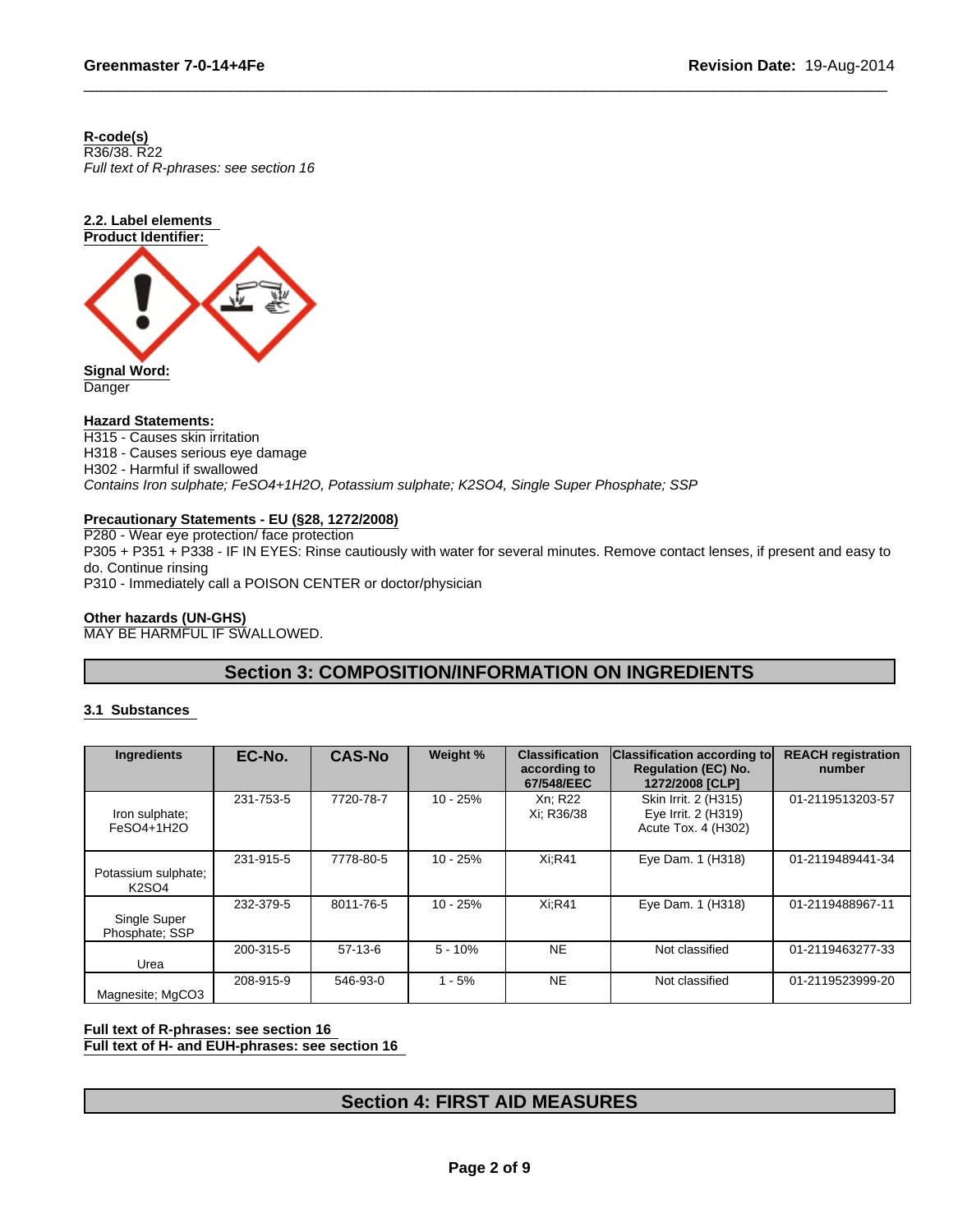## **4.1. Description of first aid measures**

| <b>General Advice:</b>                                           | First aid measures should be executed by trained personnel only.                                                                                   |
|------------------------------------------------------------------|----------------------------------------------------------------------------------------------------------------------------------------------------|
| Inhalation:                                                      | Move person to fresh air. If symptoms persist, call a physician.                                                                                   |
| <b>Skin Contact:</b>                                             | Wash off immediately with soap and plenty of water. Remove and wash contaminated<br>clothing before re-use. If symptoms persist, call a physician. |
| <b>Eye Contact:</b>                                              | Rinse immediately with plenty of water, also under the eyelids, for at least 15 minutes. If<br>symptoms persist, call a physician.                 |
| Ingestion:                                                       | Rinse mouth. Do NOT induce vomiting. If symptoms persist, call a physician. Call a<br>physician or Poison Control Centre immediately.              |
| <b>Protection of First-Aiders:</b>                               | Low hazard for usual industrial or commercial handling.                                                                                            |
| 4.2. Most important symptoms and effects, both acute and delayed |                                                                                                                                                    |
| Symptoms:                                                        | None under normal processing                                                                                                                       |
|                                                                  | 4.3. Indication of any immediate medical attention and special treatment needed                                                                    |
| <b>Notes to Physician:</b>                                       | None under normal processing.                                                                                                                      |

## **Section 5: FIRE FIGHTING MEASURES**

## **5.1. Extinguishing media**

### **Suitable extinguishing media:**

Coordinate fire extinguishing measures to fire in surrounding area. Use dry chemical, CO2, water spray or "alcohol" foam.

### **Unsuitable extinguishing media:**

High volume water jet.

### **5.2. Special hazards arising from the substance or mixture**

Thermal decomposition can lead to release of irritating and toxic gases and vapors.

### **5.3. Advice for firefighters**

Coordinate fire extinguishing measures to fire in surrounding area.

## **Section 6: ACCIDENTAL RELEASE MEASURES**

## **6.1. Personal precautions, protective equipment and emergency procedures**

**Personal Precautions:** Use personal protective equipment. **For Emergency Responders:** Use personal protection recommended in Section 8.

### **6.2. Environmental precautions**

Do not allow material to contaminate ground water system. Do not flush into surface water or sanitary sewer system. Local authorities should be advised if significant spillages cannot be contained.

### **6.3. Methods and material for containment and cleaning up**

**Methods for Containment:** Prevent further leakage or spillage if safe to do so. **Methods for Cleanup:** Avoid dust formation. Sweep up and shovel into suitable containers for disposal.

## **6.4. Reference to other sections**

§ 8, 12, 13.

## **Section 7: HANDLING AND STORAGE**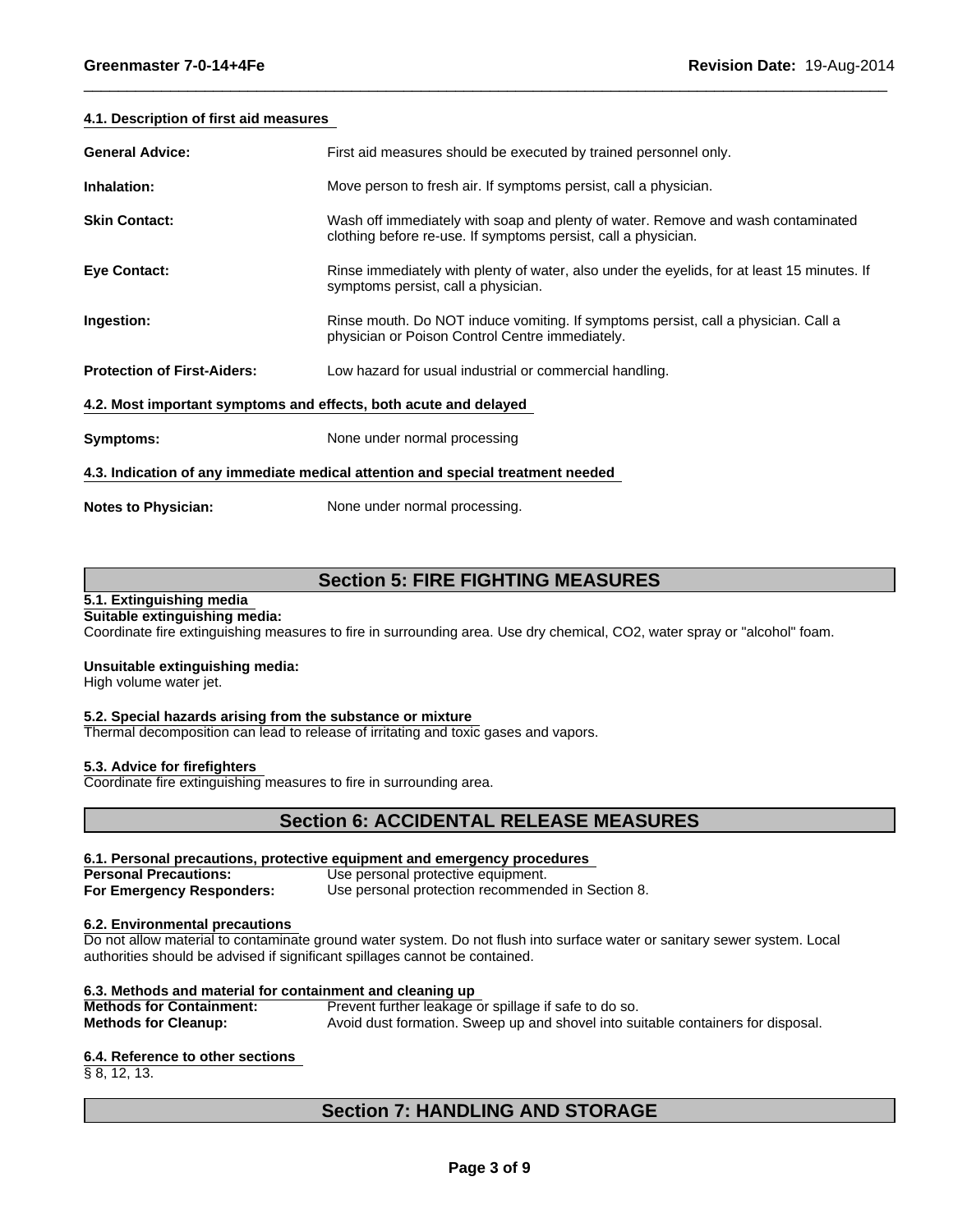## **7.1. Precautions for safe handling**

General hygiene considerations:

Handle in accordance with good industrial hygiene and safety practice. Use personal protection recommended in Section 8. When using, do not eat, drink or smoke.

place. Keep away from food, drink and animal feeding stuffs.

Protect from extreme temperatures.

### Store in original container. Keep tightly closed in a dry and cool **7.2. Conditions for safe storage, including any incompatibilities**

Technical measures/storage conditions:

LGK (Germany) Packaging Materials:

## **7.3. Specific end use(s)**

Specific use(s)

Fertilizer; Read and follow label instructions; www.everris.com

## **Section 8: EXPOSURE CONTROLS/PERSONAL PROTECTION**

13

Bags or Bulk.

## **8.1. Control parameters**

| Iron sulphate; FeSO4+1H2O                                                 |                                                                                                                 |
|---------------------------------------------------------------------------|-----------------------------------------------------------------------------------------------------------------|
| <b>UK oes/mel:</b>                                                        | TWA: 1 $mg/m3$                                                                                                  |
| Spain Occupational Exposure Limits Data - Time Weighted Average<br>(TWA): | TWA: 1 $ma/m3$                                                                                                  |
| Portugal                                                                  | TWA: 1 $mq/m3$                                                                                                  |
| Netherlands - OEL - MACs:                                                 | 1 mg/m $3$                                                                                                      |
| Finland - Occupational Exposure Limits - 8 hour                           | 1 mg/m $3$                                                                                                      |
| Finland                                                                   | TWA: 1 $mg/m3$                                                                                                  |
| <b>Denmark</b>                                                            | TWA: 1 $mq/m3$                                                                                                  |
| <b>Switzerland</b>                                                        | TWA: 1 $mg/m3$                                                                                                  |
| Norway                                                                    | TWA: $1 \text{ mg/m}^3$<br>STEL: $3 \text{ mg/m}^3$                                                             |
| <b>I</b> reland                                                           | TWA: 1 $mq/m3$<br>STEL: 2 mg/m <sup>3</sup>                                                                     |
| Potassium sulphate; K2SO4                                                 |                                                                                                                 |
| Latvia - Occupational Exposure Limits - TWAs                              | 10 mg/m <sup>3</sup> TWA                                                                                        |
| Bulgaria - Occupational Exposure Limits - TWAs                            | 10.0 mg/m <sup>3</sup> TWA                                                                                      |
| <b>Single Super Phosphate: SSP</b>                                        |                                                                                                                 |
| Bulgaria - Occupational Exposure Limits - TWAs                            | 5.0 mg/m <sup>3</sup> TWA (regulated under Double superphosphate)                                               |
| <b>Urea</b>                                                               |                                                                                                                 |
| Latvia - Occupational Exposure Limits - TWAs                              | 10 mg/m $3$ TWA                                                                                                 |
| Bulgaria - Occupational Exposure Limits - TWAs                            | 10.0 mg/m $3$ TWA                                                                                               |
| Norway                                                                    | TWA: 30 µg Hg/g Creatinine<br>STEL: 45 µg Hg/g Creatinine                                                       |
| Magnesite; MgCO3                                                          |                                                                                                                 |
| <b>UK oes/mel:</b>                                                        | STEL: 30 mg/m <sup>3</sup><br>STEL: $12 \text{ mq/m}^3$<br>TWA: 10 mg/m <sup>3</sup><br>TWA: $4 \text{ mg/m}^3$ |
| <b>France - Occupational Exposure Limits - 8 Hour VMEs</b>                | TWA: $10 \text{ mg/m}^3$                                                                                        |
| <b>Switzerland</b>                                                        | TWA: $3 \text{ mg/m}^3$                                                                                         |
|                                                                           |                                                                                                                 |

## **Derived No Effect Level (DNEL)**

No data available

## **Predicted No Effect Concentration (PNEC)**

No data available.

### **8.2. Exposure controls**

**Engineering Measures to Reduce Exposure:**

Personal protective equipment is not normally required - gloves can be worn for personal hygiene. In case of accidental spillage of bulk product, wear personal protective equipment appropriate to the task (see below).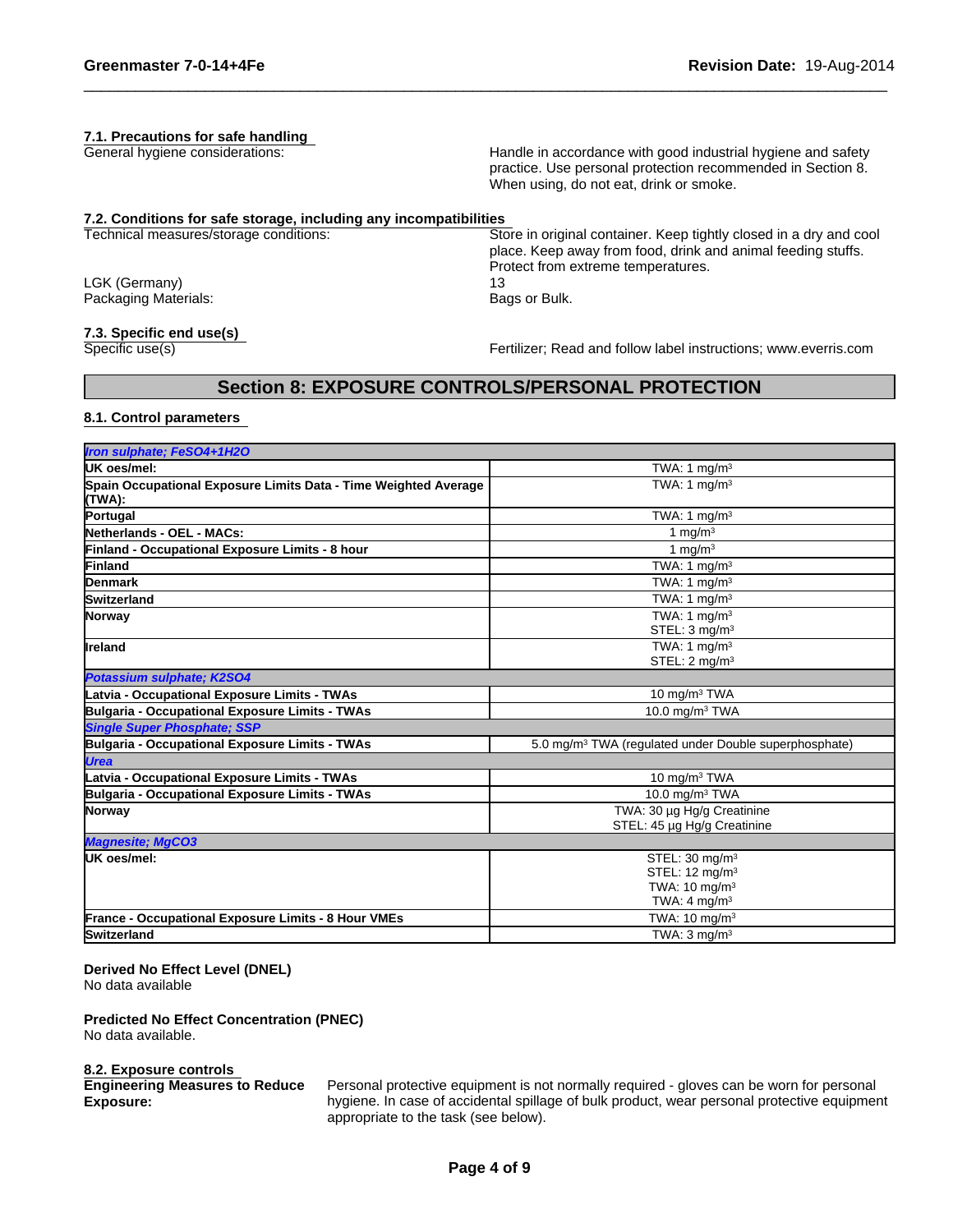#### In case of insufficient ventilation wear suitable respiratory equipment Tightly fitting safety goggles Skin and Body Protection: Lightweight protective clothing Hand protection: Hygiene Measures: When using, do not eat, drink or smoke. Wash hands before stopping and immediately after handling. Remove and wash contaminated clothing before re-use. Nitrile rubber (0.26 mm). Break through time. > 8 h. **Personal protective equipment** Eye/Face Protection: Respiratory Protection:

**Environmental exposure controls**

Do not allow into any sewer, on the ground or into any body of water.

## **Section 9: PHYSICAL AND CHEMICAL PROPERTIES**

## **9.1. Information on basic physical and chemical properties**

**Melting Point/Freezing Point: no data available** no data available **Boiling Point/Range:** Solid, not applicable **Flash Point:** Solid, not applicable **Evaporation Rate:**<br> **Example 18 Flammability (solid, qas):**<br> **Elammability (solid, qas):**<br> **Solid, not applicable**<br> **Solid, not applicable Flammability (solid, gas):** Vapor Pressure: The Contract of the Solid, not applicable **Vapor Density:**  $\qquad \qquad$  Solid, not applicable **Specific Gravity:** No observe that the specific Gravity: the specific Gravity:  $\frac{1}{2}$  and  $\frac{1}{2}$  and  $\frac{1}{2}$  and  $\frac{1}{2}$  and  $\frac{1}{2}$  and  $\frac{1}{2}$  and  $\frac{1}{2}$  and  $\frac{1}{2}$  and  $\frac{1}{2}$  and  $\frac{1}{2}$  and  $\$ Physical State: Solid **Water Solubility:** Soluble in water Soluble in water **Solubility(ies)**<br> **Partition Coefficient:**<br> **Partition Coefficient:**<br> **Partition Coefficient: Color:** light grey, beige. **Partition Coefficient: Autoignition Temperature:** not applicable **Odor:** Not significant **Decomposition Temperature:** Notice that the mode of the product of the mode of the mode of the mode of the mode of the mode of the mode of the mode of the mode of the mode of the mode of the mode of the mode of the mode o **pH:** no data available

**Explosive Properties:** Doesn't present explosion hazard. Based on data of ingredients.

**9.2. Other information Bulk density:**  $+/- 1000 \text{ kg/m}^3$ 

## **Section 10: STABILITY AND REACTIVITY**

**10.1. Reactivity**  Not reactive.

**10.2. Chemical stability**  Stable under recommended storage conditions. **10.3. Possibility of hazardous reactions Hazardous Decomposition Products:** Thermal decomposition can lead to release of irritating and toxic gases and vapors. **Possibility of Hazardous Reactions:** None under normal processing.

### **10.4. Conditions to avoid**  For quality reasons: Keep out of reach of direct sunlight, store under dry conditions, partly used bags should be closed well.

## **10.5. Incompatible materials**

Strong oxidizing agents. Acids and bases. Strong reducing agents. Flammable materials.

### **10.6. Hazardous decomposition products**

None under normal processing.

## **Section 11: TOXICOLOGICAL INFORMATION**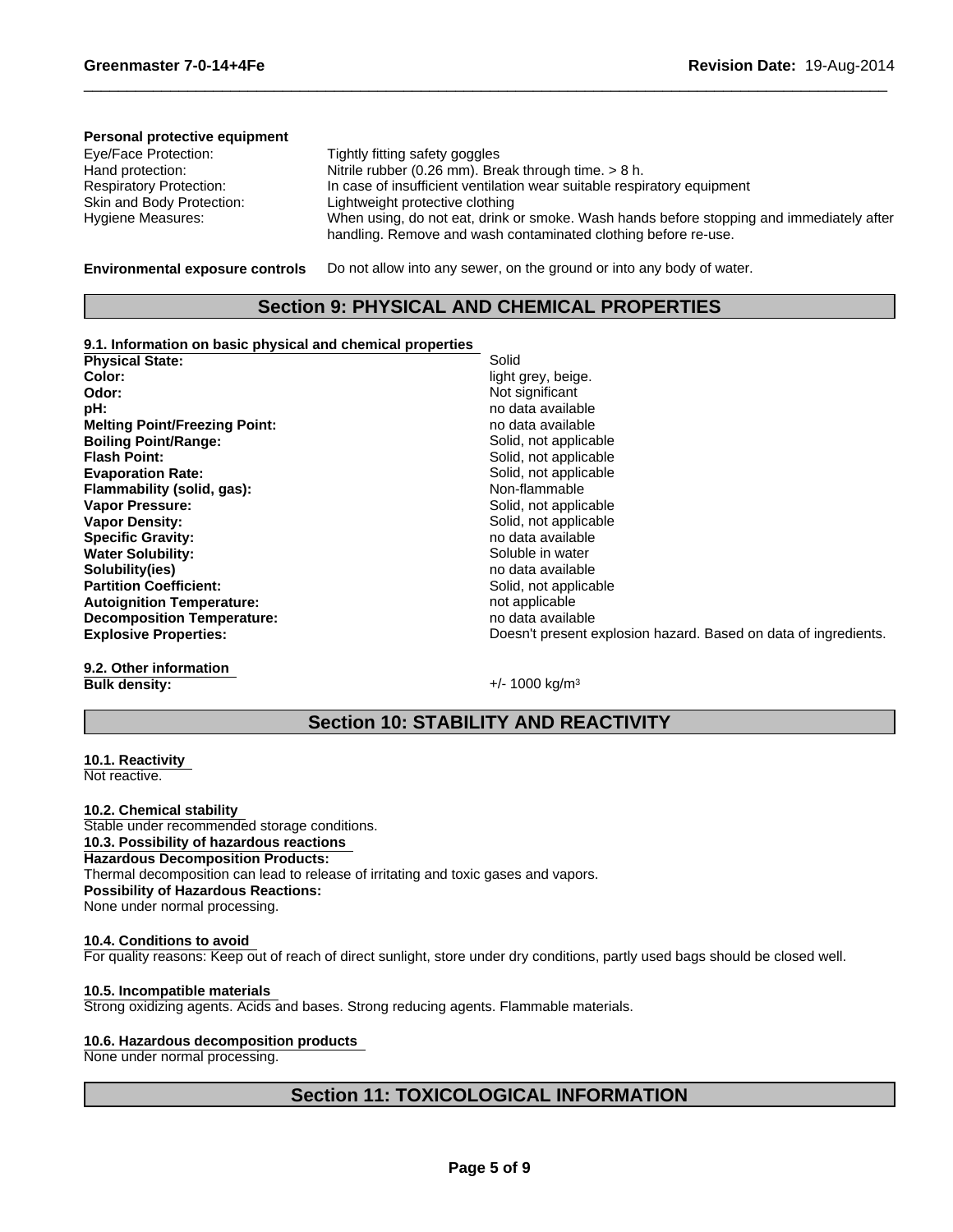#### 0% of the mixture consists of ingredient(s) of unknown toxicity. **Eye Contact:** Causes serious eye damage. **The following values are calculated based on chapter 3.1 of the GHS document: 11.1. Information on toxicological effects Acute Toxicity ATEmix (oral):** 2,240.00 mg/kg **Skin Contact:** Causes skin irritation. **Inhalation:** May cause irritation of respiratory tract. **Ingestion:** Harmful if swallowed. **Product Information: Unknown Acute Toxicity:**

## **Component Information:**

| Ingredients               | LD50 Oral                 | LD50 Dermal | LC50 Inhalation |
|---------------------------|---------------------------|-------------|-----------------|
| Iron sulphate; FeSO4+1H2O | Rat<br>' mg/ka<br>$= 231$ |             |                 |
| Potassium sulphate; K2SO4 | Rat<br>= 6600 mg/kg       |             |                 |

**Skin Corrosion or Irritation** See also section 3. **Serious Eye Damage or Eye Irritation Sensitization Mutagenic effects**

See also section 3. See also section 3. See also section 3. The table below indicates whether each agency has listed any ingredient as a carcinogen.

## **Reproductive Toxicity**

**Aspiration Hazard Aspiration Hazard No data available. Teratogenicity**

No data available. **STOT - Single Exposure** No known effects under normal use conditions. **STOT - Repeated Exposure** None under normal use conditions.

## **Section 12: ECOLOGICAL INFORMATION**

## **12.1. Toxicity**

Do not allow product to enter the environment uncontrolled.

0% of the mixture consists of components(s) of unknown hazards to the aquatic environment.

| Ingredients               | Algae/aguatic plants                            | Fish                                                                                                                                                     | Crustacea                                    |
|---------------------------|-------------------------------------------------|----------------------------------------------------------------------------------------------------------------------------------------------------------|----------------------------------------------|
| Iron sulphate; FeSO4+1H2O |                                                 | 925: 96 h Poecilia reticulata mg/L                                                                                                                       | 152: 48 h Daphnia magna mg/L                 |
| Potassium sulphate; K2SO4 | 2900: 72 h Desmodesmus<br>subspicatus mg/L EC50 | 3550: 96 h Lepomis macrochirus<br>mg/L LC50 static 510 - 880: 96 h<br>Pimephales promelas mg/L LC50<br>static 653: 96 h Lepomis<br>macrochirus mg/L LC50 | 890: 48 h Daphnia magna mg/L<br>EC50         |
| <b>U</b> rea              |                                                 | 16200 - 18300: 96 h Poecilia<br>reticulata mg/L LC50                                                                                                     | 3910: 48 h Daphnia magna mg/L<br>EC50 Static |

### **12.2. Persistence and degradability**

No information available.

### **12.3. Bioaccumulative potential**

| llnare        | תו ב |
|---------------|------|
| ш.            |      |
| <b>I</b> Urea | 5. I |

### **12.4. Mobility in soil**

No information available.

## **12.5. Results of PBT and vPvB assessment**

No information available.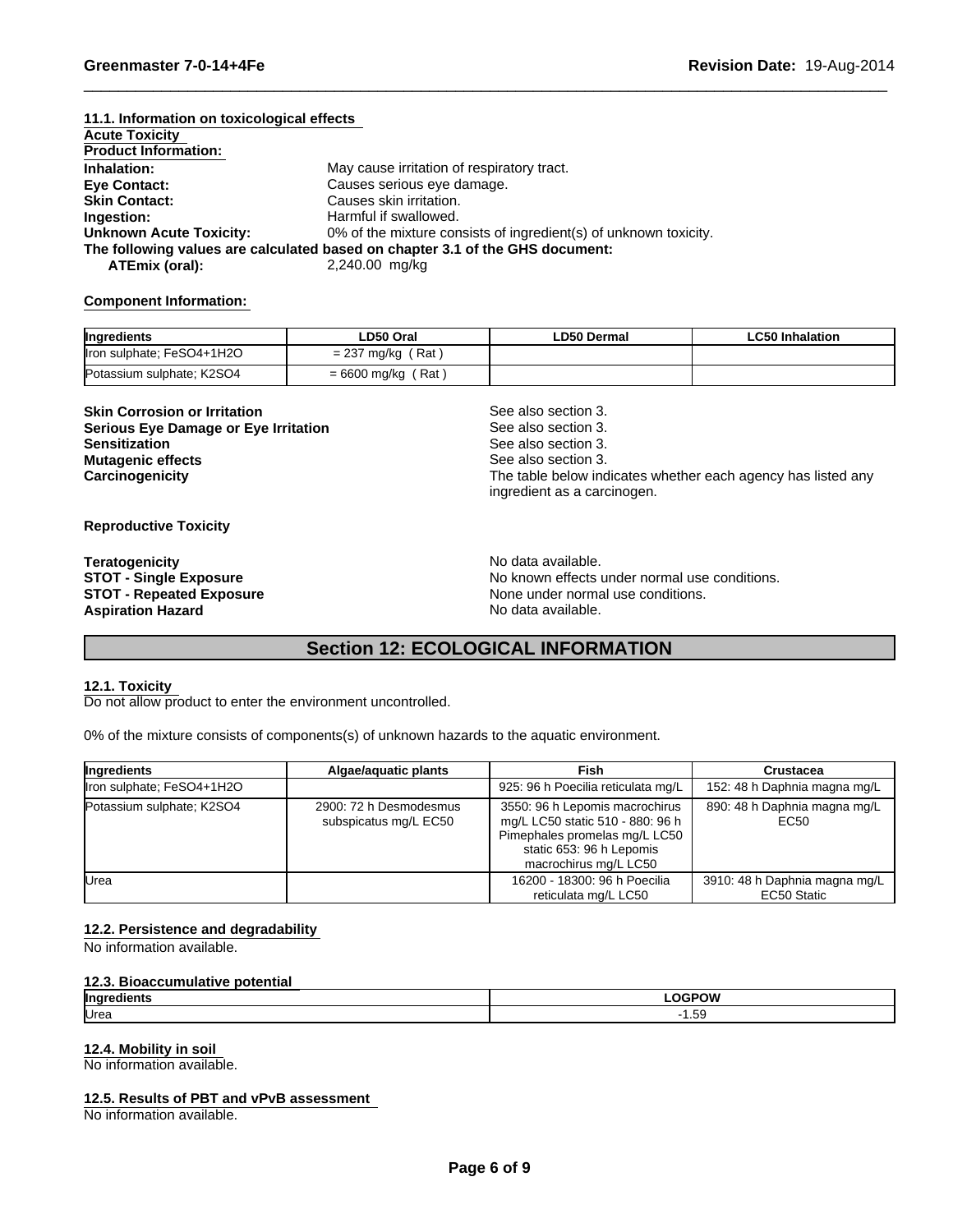## **12.6. Other adverse effects**

not applicable

## **Section 13: DISPOSAL CONSIDERATIONS**

## **13.1. Waste treatment methods Disposal of Wastes:**

**Contaminated Packaging: Other Information:**

Disposal should be in accordance with applicable regional, national and local laws and regulations. Do not re-use empty containers. Dispose of as unused product. Use up product completely. Packaging material is industrial waste.

## **Section 14: TRANSPORT INFORMATION**

| <b>IMO / IMDG</b>                                       |               |
|---------------------------------------------------------|---------------|
| 14.1                                                    |               |
| $\overline{\text{UN-N}}$ o:                             | Not regulated |
| 14.2                                                    |               |
| Proper shipping name:                                   | Not regulated |
| 14.3<br><b>Hazard Class:</b>                            | Not regulated |
| 14.4                                                    |               |
| Packing group:                                          | Not regulated |
| 14.5                                                    |               |
| Marine Pollutant:                                       | Not regulated |
| 14.6                                                    |               |
| <b>Special Provisions</b>                               | None          |
| 14.7                                                    |               |
| Transport in bulk according to Annex II of MARPOL 73/78 | Not regulated |
| and the IBC Code                                        |               |
| <b>ADR/RID</b>                                          |               |
| 14.1                                                    |               |
| $\overline{UN-N}$ o:                                    | Not regulated |
| 14.2                                                    |               |
| Proper shipping name:                                   | Not regulated |
| 14.3                                                    |               |
| <b>Hazard Class:</b>                                    | Not regulated |
| 14.4                                                    |               |
| Packing group:                                          | Not regulated |
| 14.5<br><b>Environmental Hazard</b>                     |               |
| 14.6                                                    | Not regulated |
| <b>Special Provisions</b>                               | None          |

| <b>IATA</b>                 |               |
|-----------------------------|---------------|
| 14.1                        |               |
| UN-No:                      | Not regulated |
| 14.2                        |               |
| Proper shipping name:       | Not regulated |
| 14.3                        |               |
| <b>Hazard Class:</b>        | Not regulated |
| 14.4                        |               |
| Packing group:              | Not regulated |
| 14.5                        |               |
| <b>Environmental Hazard</b> | Not regulated |
| 14.6                        |               |
| <b>Special Provisions</b>   | None          |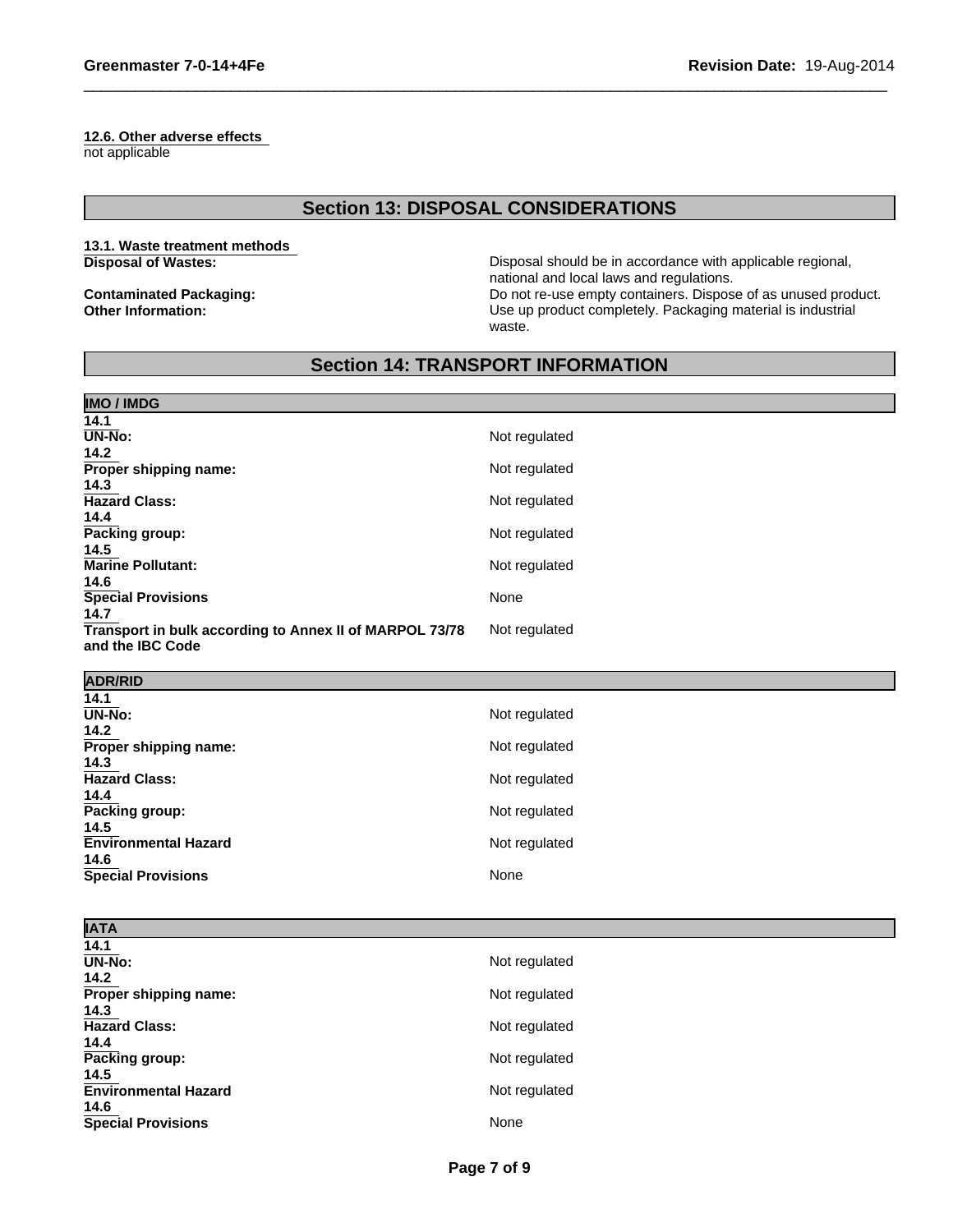## **Section 15: REGULATORY INFORMATION**

**15.1. Safety, health and environmental regulations/legislation specific for the substance or mixture** 

| <b>National regulations</b>              |                            |
|------------------------------------------|----------------------------|
| France                                   |                            |
| ICPE (FR):                               | Not Applicable             |
| Germany                                  |                            |
| Gefahrstoffverordnung (Germany) TRGS 511 | Not regulated              |
| <b>LGK (Germany)</b>                     | 13                         |
| Water Endangering Class (WGK):           | 1 (Everris classification) |

| <b>Component</b>                                  | <b>German WGK Section</b> |
|---------------------------------------------------|---------------------------|
| Iron sulphate; FeSO4+1H2O<br>$ 7720-78-7(10-25%)$ | Iclass                    |
| Potassium sulphate; K2SO4<br>$ 7778-80-5(10-25%)$ | Iclass                    |
| <b>IUrea</b><br>$157-13-6(5-10%)$                 | Iclass                    |

## **European Union**

Take note of Directive 2000/39/EC establishing a first list of indicative occupational exposure limit values

## **15.2. Chemical safety assessment**

Not required. Substance(s) usage is covered according to Reach regulation 1907/2006.

## **Section 16: OTHER INFORMATION**

## **Text of R Phrases mentioned in Section 3**

R22 - Harmful if swallowed R41 - Risk of serious damage to eyes R36/38 - Irritating to eyes and skin

## **Full text of H-Statements referred to under sections 2 and 3**

H315 - Causes skin irritation

H319 - Causes serious eye irritation

H302 - Harmful if swallowed

H318 - Causes serious eye damage